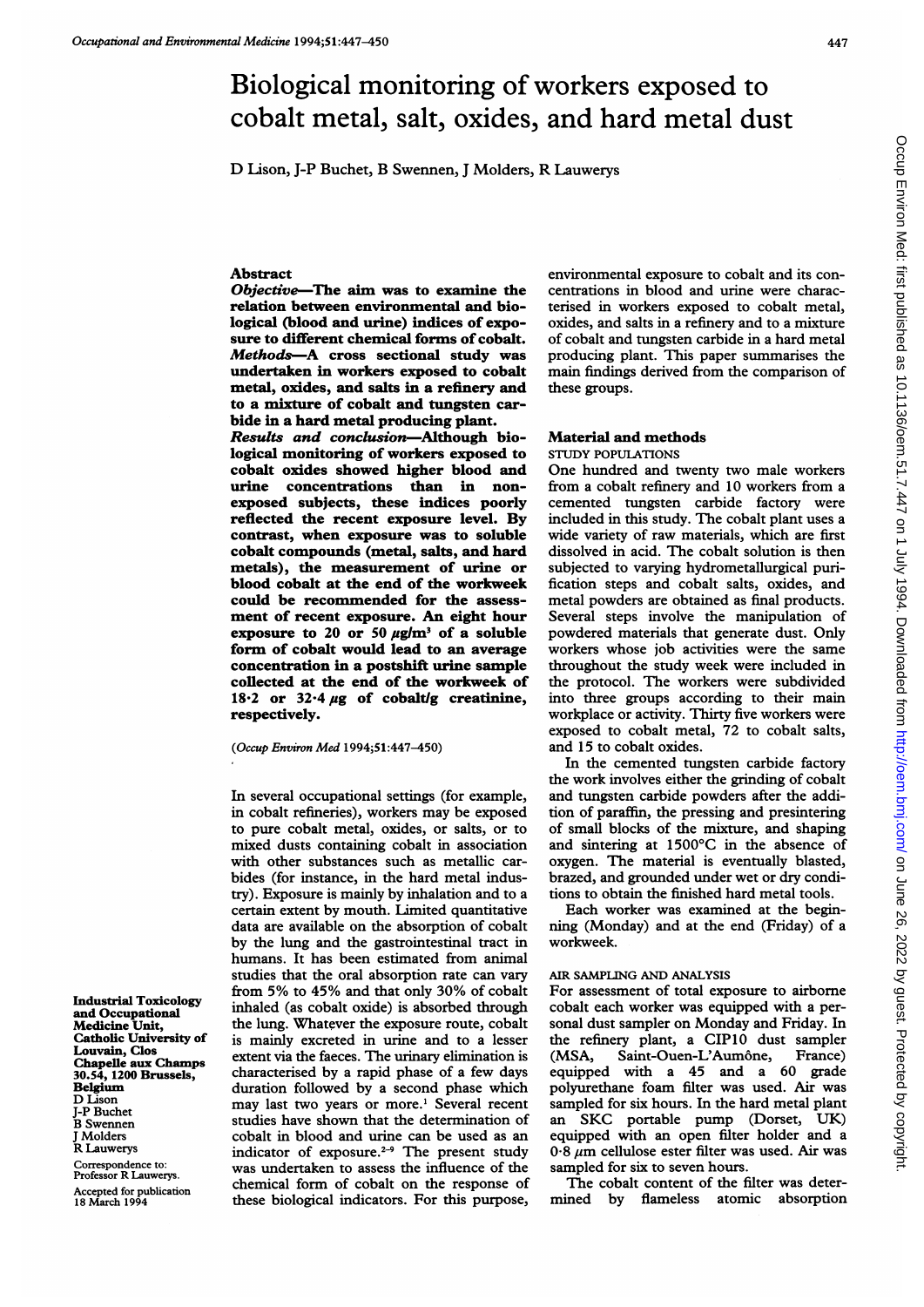Table 1 Characteristics, exposure conditions, and biological indices in the four groups of cobalt workers

|                                                              | Metal $(n = 35)$                       | Salts $(n = 72)$                     | Oxides $(n = 15)$                | Hard metals $(n = 10)$        |
|--------------------------------------------------------------|----------------------------------------|--------------------------------------|----------------------------------|-------------------------------|
| Age*<br>Exposure $(y)^*$                                     | $32(21-54)$ ab<br>$5.9 (0.48 - 32.4)a$ | $28(19-55)a$<br>$4.6 (0.31 - 33.3)a$ | $31(21-55)a$<br>$7.1(2.9-22.1)a$ | 45 (27–52)b<br>$23.0(10-32)b$ |
| Pack-years†                                                  | $8.0(1.3 - 72.1)a$                     | $6.2(0.6 - 77.9)a$                   | $11.7(2.6-65.8)a$                | $8.0 (0 - 60.0)a$             |
| Monday Co-air<br>$(\mu g/m^3)$ +                             | 433 (13-6819)a                         | 68 (2-7700)b                         | 210 (5-3652)ab                   | $9(2-127)c$                   |
| Mondav Co-U<br>$(\mu \mathbf{g}/\mathbf{g})$ creatinine) †   | $174.7(15.7 - 2244.0)a$                | $32.2 (0.8 - 1000)$ bc               | $61.6(21.3 - 491.2)$ ac          | $13.1(3.1 - 87.5)$ bc         |
| Monday Co-B<br>$(\mu$ g/dl)†                                 | $2.3(0.2 - 16.0)a$                     | $0.8(0.2 - 12.0)b$                   | $1.8(0.4 - 7.7)a$                | <b>ND</b>                     |
| Friday Co-air<br>$(\mu\mathbf{g}/\mathbf{m}^3)$ <sup>+</sup> | 383 (17-10767)a                        | 89 (1-4690)b                         | 467 (23-7772)a                   | $19(1-203)b$                  |
| Friday Co-U<br>$(\mu$ g/g creatinine) $\dagger$              | $161.6(13.1 - 1534.0)a$                | $45.6(1.6-666.1)b$                   | $70.0(13.5 - 2037.5)$ ab         | $17.6(3.0 - 85.6)b$           |
| Friday Co-B<br>$(\mu g/dl)$ +                                | $2.8(0.2 - 19.0)a$                     | $0.9(0.2 - 10.0)$ b                  | $1.9(0.7 - 7.6)a$                | ND                            |

Groups with the same letter(s) are not statistically different (p > 0·05). \* Median (range); †geometric mean (range). Co-U = post-<br>shift cobalt in urine; Co-B = postshift cobalt in blood; Co-Air = time weighted average air determined.

spectrometry (Perkin Elmer, Zeeman 5000) after dissolution in a 10% sulphuric acid and 1% nitric acid solution. We have verified that both sampling systems are equivalent for low and for high cobalt particle concentrations.

## URINE AND BLOOD ANALYSES

In both groups a spot urine sample was collected at the end of the shift both on Monday and on Friday. Blood samples were only available from the cobalt refinery workers (postshift on both Monday and Friday). Blood and urinary cobalt concentrations were determined by flameless atomic absorption spectrometry.10 The proficiency in determining cobalt in urine was checked by the addition in each measurement series of three certified<br>urine standards (Behring, Marburg, urine standards (Behring, Marburg, Germany). The accuracy and the precision of the method for urine  $(n = 10$  determinations) were 76-8% and 14-9%, 91-5% and 6-8% and 92 $\cdot$ 4% and 7 $\cdot$ 9% at target values of 5 $\cdot$ 25, 30.7, and 158.1  $\mu$ g of cobalt/l, respectively. The accuracy and precision of the method for blood ( $n = 10$  determinations) were 97% and 3.5%, and 95% and  $1.0\%$ , at target values of 10 and 20  $\mu$ g of cobalt/100 ml, respectively. Urinary creatinine concentration was measured according to the Jaffé picrate method with the use of a Technicon RA1000 automate (Tarrytown, NY, USA).

### STATISTICAL METHODS

Statistical analyses were by SAS procedures (SAS Institute). When variables were not normally distributed, the analysis was performed on log transformed data or on the rank of the values. Comparisons of the means between the groups were performed by analysis of variance followed by a Duncan multiple comparison test. A simple linear regression model was used for characterisation of the relation between environmental and biological measurements. A p value <5% was considered as the level of statistical significance.

#### Results

Table <sup>1</sup> summarises the characteristics and exposure conditions of the different groups. No significant difference in the smoking habits was noticed between the groups. The mean age and exposure duration were not significantly different except in hard metal workers who were older and exposed for <sup>a</sup> longer time than the other groups. The salt and hard metal groups were significantly less exposed to cobalt than the metal and oxide groups. As mentioned, blood samples were not available from hard metal workers. The average blood and urine values in the different groups were notably higher than in nonexposed subjects in whom they were usually below 2  $\mu$ g/g creatinine for urine and 0.2  $\mu$ g/dl for blood. A notable discrepancy was found between the cobalt metal and oxide groups. Although airborne cobalt concentrations were similar in the oxide and in the metal groups, the average cobalt concentrations in urine and in blood were lower in the oxide than in the

Table 2 Relations between cobalt concentrations in workplace air, urine, and blood

|                 | Log Co-air       |      |         |                  |      |                   |         |                        |           |                          |      |         |
|-----------------|------------------|------|---------|------------------|------|-------------------|---------|------------------------|-----------|--------------------------|------|---------|
|                 | Metal $(n = 35)$ |      |         | Salts $(n = 72)$ |      | Oxides $(n = 15)$ |         | Hard metals $(n = 10)$ |           |                          |      |         |
|                 | r                | ь    | p Value |                  | ь    | p Value           | r       | o                      | p Value   | ,                        | ь    | p Value |
| $log(Co-U)$     |                  |      |         |                  |      |                   |         |                        |           |                          |      |         |
| Monday endshift | 0.79             | 0.59 | 0.01    | 0.69             | 0.57 | 0.01              | 0.23    | 0.10                   | 40.50     | 0.80                     | 0.70 | 0.50    |
| ME-MM           | 0.72             | 0.69 | 0.01    | 0.67             | 0.62 | 0.01              | 0.59    | 0.37                   | 9.20      | 0.73                     | 0.62 | 3.00    |
| Friday endshift | 0.57             | 0.43 | 0.04    | 0.76             | 0.58 | 0.01              | 0.38    | 0.25                   | $16 - 80$ | 0.63                     | 0.38 | 3.00    |
| $FE - FM$       | 0.63             | 0.55 | 0.01    | 0.70             | 0.68 | 0.01              | 0.05    | 0.06                   | 90.20     | 0.52                     | 0.32 | 12.30   |
| $log(Co-B)$     |                  |      |         |                  |      |                   |         |                        |           |                          |      |         |
| Monday endshift | 0.69             | 0.48 | 0.01    | 0.67             | 0.39 | 0.01              | 0.12    | 0.05                   | 68.20     |                          |      |         |
| ME-MM           | 0.77             | 0.48 | 0.01    | 0.35             | 0.25 | 7.30              | 0.22    | 0.19                   | 72.20     | $\overline{\phantom{0}}$ |      |         |
| Friday endshift | 0.73             | 0.52 | 0.01    | 0.62             | 0.38 | 0.01              | 0.35    | 0.13                   | 20.00     |                          |      |         |
| $FE - FM$       | 0.55             | 0.37 | 0.05    | 0.43             | 0.34 | 2.50              | $-0.44$ | $-0.11$                | 45.60     |                          |      |         |

Co-air = TWA airborne cobalt concentration ( $\mu g$ m<sup>3</sup>); Co-U = cobalt in urine ( $\mu/g$  creatinine); Co-B = cobalt in blood ( $\mu g$ /dl); ME—MM = difference (postshift—<br>preshift) on Monday; FE—FM = difference (postshift—presh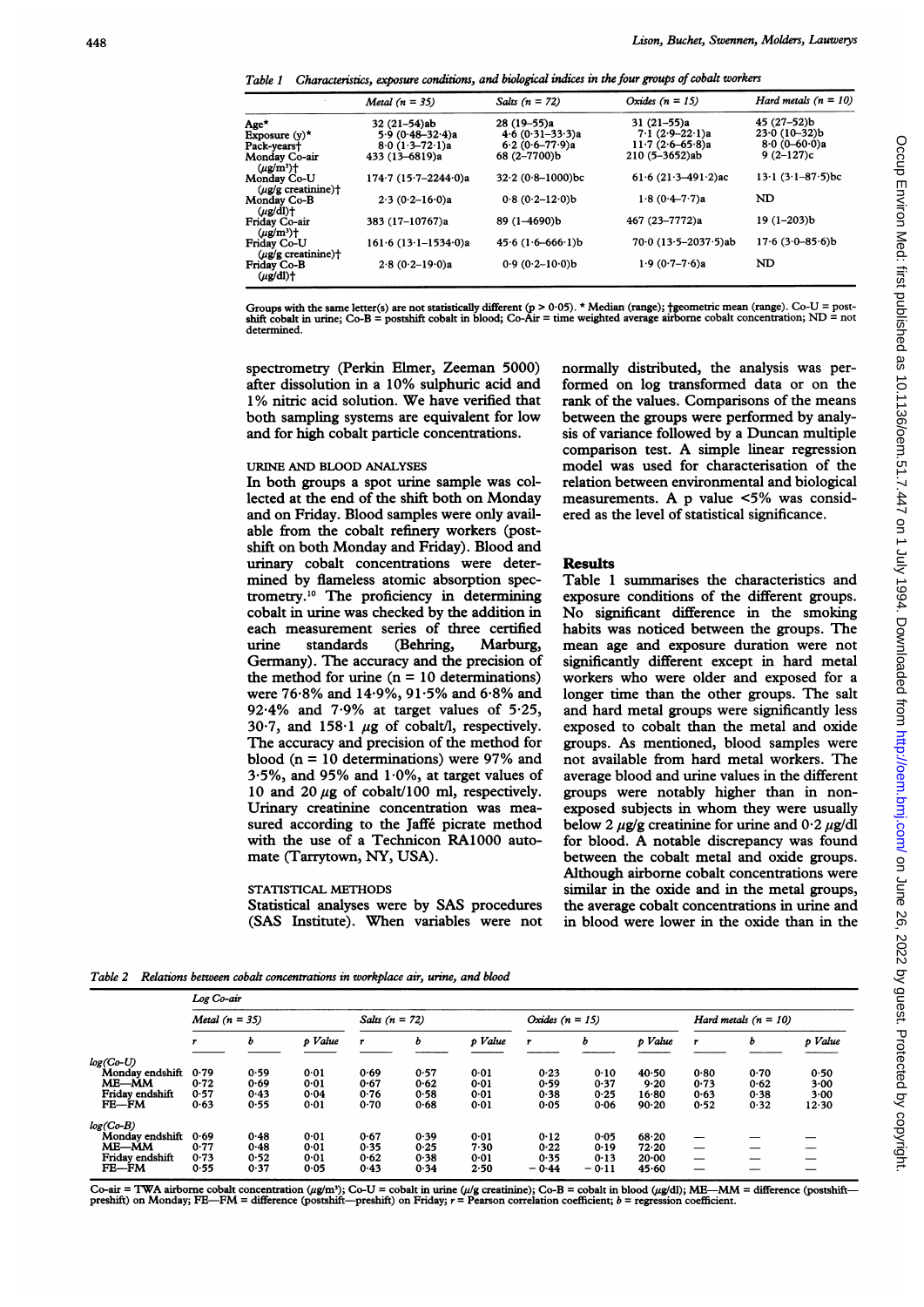metal group, both on Monday and Friday although the differences were not statistically significant.

The relations between cobalt concentration in the breathing zone (inhalable dust) and the concentration of cobalt in postshift urine and blood were examined on an individual basis. Table 2 presents the regression  $(b)$  and correlation (r) coefficients of these relations with their respective p values (log scales). Good correlations were found for salt, metal, and hard metal workers. The correlations were not improved when only the increase in cobalt concentration over the shift period was taken into account (ME-MM and FE-FM, table 2). No major differences between the subclasses were found whatever blood or urine was considered. By contrast no significant correlation was found among the oxide workers, either for urine or for blood. When using <sup>a</sup> variable possibly related to cumulative exposure (product of Monday cobalt in air  $\times$  duration of exposure in years) rather than recent exposure, the relation with urine and blood values were also non-significant in the oxide group ( $r = 0.22$ ,  $p = 0.43$  and  $r = 0.30$ ,  $p = 0.29$ , respectively).

Because the regression coefficients in the salt, metal, and hard metal groups were not significantly different, the results collected for those workers were pooled (figure). The relation between individual values of air and postshift urine cobalt concentrations measured on Friday was expressed by the equation:



Relation between cobalt concentration (log scale) in air and in postshift urine samples collected at the end of the workweek (log scale). The interval between the dashed lines represents the 95% confidence interval around the regression line (solid line).

 $log$  cobalt in urine ( $u\mathbf{g}/\mathbf{g}$  creatinine) =  $0.44 + 0.63 \log \text{ cobalt}$  in air  $(\mu \text{g/m}^3)$ 

As shown in the figure, the workers exposed to cobalt oxides did not show any significant relation between end of shift cobalt in urine and in air. Similar results were obtained with Monday samples (results not shown).

## Discussion

In subjects occupationally exposed to cobalt the urinary excretion and the blood or serum concentration of the metal have been proposed as biological indicators of recent exposure. So far, however, most biological monitoring studies have been carried out with hard metal workers. In a study of 10 groups of such workers (range of cobalt in air 28-367  $\mu$ g/m<sup>3</sup>), Ichikawa *et al*<sup>7</sup> found a good correlation between cobalt concentration in blood and cobalt in air on the basis of the mean values found in the different groups. For similar groups of workers, Pellet  $et$   $al$ <sup>8</sup> have suggested that the difference between end and beginning of shift urinary cobalt concentration reflected the daily exposure (range of cobalt in air 120-284  $\mu$ g/m<sup>3</sup>), the concentration in the Friday evening urine was indicative of the cumulative exposure during the week and the concentration of cobalt in urine collected on Monday morning mainly reflected long term exposure. In another group of hard metal workers exposed to airborne concentrations below 100  $\mu$ g/m<sup>3</sup> there was an increase of urinary cobalt concentration as the workweek proceeded.' In <sup>a</sup> study of diamond polishers using cobalt containing discs the measurement of urinary cobalt concentration, when considered on a workshop basis, reflected the amount of exposure (below 50  $\mu$ g/m<sup>3</sup>).<sup>9</sup>

No comparative data are available for other forms of cobalt to which workers may be exposed. The absorption rates of such forms are, however, likely to be dependent on their solubility in biological media, which may also be influenced by the concomitant presence of other substances such as carbides.<sup>11 12</sup>

The importance of the chemical nature of the exposure has been pointed out by Christensen and Mikkelsen.13 These authors found increased concentrations of cobalt in blood (0.2-24  $\mu$ g/l) and urine (0.4-848  $\mu$ g/l) from pottery plate painters who used <sup>a</sup> soluble cobalt paint, whereas only slightly increased values were measured in those who used insoluble cobalt paint  $(0.05-0.6 \mu g/l)$  in blood and  $0.05-7.7 \mu g/l$  in urine).

Our results confirm that urine and blood cobalt concentrations reflect recent exposure to cobalt metal, salt, and hard metal powders (soluble forms). This does not seem to apply, however, for exposure to cobalt oxide. Although concentrations of cobalt in blood and urine were higher than in non-exposed subjects, no relation between biological and environmental indices could be evidenced in the group of workers exposed to oxides. This cannot be simply explained by a difference in the size distribution of the airborne powders as the alveolar fraction was around 10% in the